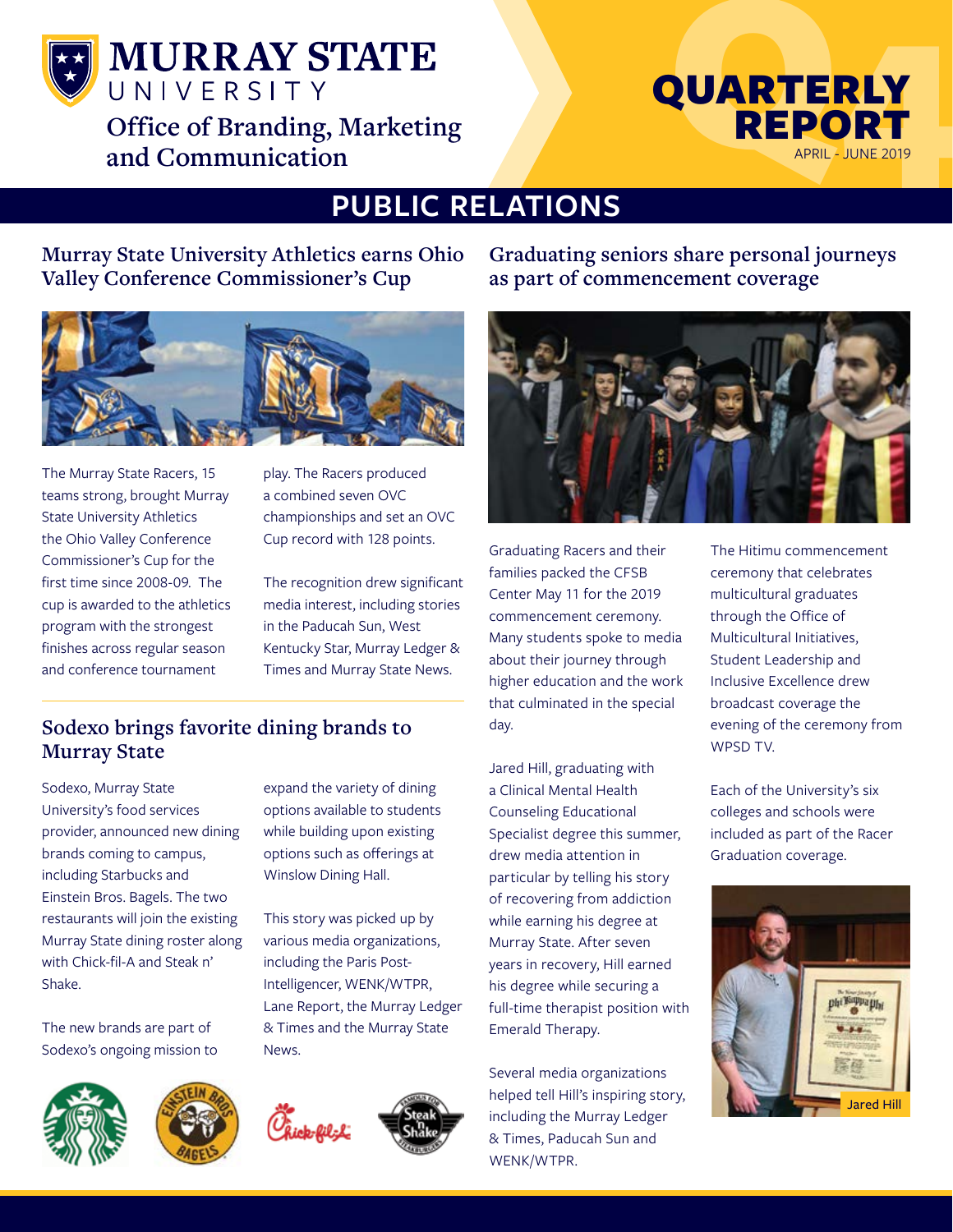# **MURRAY STATE IN THE MEDIA**

- $\star$  Office of Multicultural Initiatives, Student Leadership and Inclusive Excellence rededicates Dr. Marvin D. Mills, Sr. Multicultural Center
- $\star$  Murray State wins national information technology conference
- ★ Murray State history professor featured on Netflix's 'Roman Empire'
- $\star$  School of Nursing and Health Professions Dean Dr. Marcia Hobbs retires after 23 years of service
- $\star$  Murray State biology professor earns prestigious National Institutes of Health grant
- ★ Hutson School of Agriculture hosts NACTA judging conference
- **★ 35th annual Sparks Lecture honors** regional educators, welcomes state education commissioner
- $\star$  Murray State, greater community come together in funeral service for Dr. Bob 'Doc' McGaughey

### MEDIA COVERAGE







#### ........



At #1 2 mm 51

### **VISUAL MEDIA**

A new video to promote Greek Life was developed and has been used as part of communications to admitted students through the University's yield marketing and communications strategy.

See the video at:

 **<https://youtu.be/iCCE0Yjh4dA>**

The digital media services team covered the April rededication of the Dr. Marvin D. Mills, Sr. Multicultural Center held at the Curris Center.

### See the video at:

**[https://youtu.be/uQS\\_frbiHMY](https://youtu.be/uQS_frbiHMY)**

A collaborative initiative between Dr. Stephanie Hendrith in the College of Education and Human Services and Murray Middle School led to a STEM Day held earlier this year.

#### See the video at:

**<https://youtu.be/NCjM8UM1Vg0>**



To view any of these videos, please visit **[murraystate.edu/bmc/report](http://murraystate.edu/bmc/report)**. You can also access an e-edition of this report and previous quarterly reports.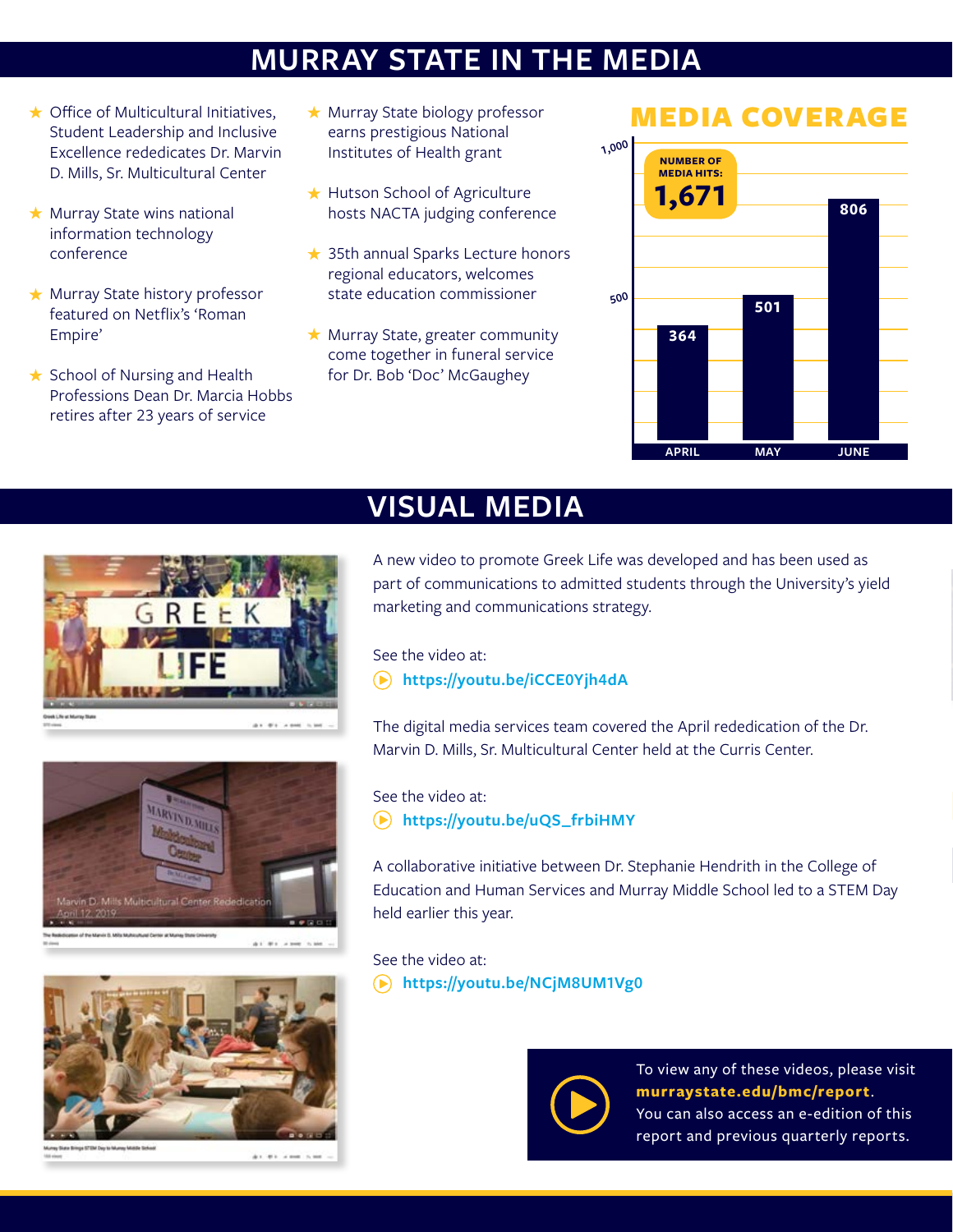### **WEB MANAGEMENT**

A new web page, **[murraystate.edu/about](http://murraystate.edu/about)**, was developed to provide information on the city of Murray as well as Murray State University, with the page primarily geared towards prospective students to better familiarize themselves with campus and the surrounding area. The page includes clear calls to action of applying for admission, scheduling a campus visit or requesting additional information.

The web management team also collaborated on a project to help count down the days until All Campus Sing through a series of social media posts. The 'Day 1' countdown post generated the highest engagement as individuals were asked to 'tag' their All Campus Sing coaches to win a prize.

Enhancements were made to the Summer Orientation web page (**[murraystate.edu/summero](http://murraystate.edu/summero)**), some of which included a simplification of pages and more impactful, relevant content for admitted students and their families. These changes led to a 33% increase in pageviews and a 25% increase in unique visitors over a six-week stretch when compared to the same timeframe in 2018. Users also spent 1 minute, 30 seconds more time on the page compared to last year.





### **SOCIAL MEDIA**

Top posts on Facebook and Instagram this quarter included the announcement of the Spring 2019 Dean's List (2,500 total comments on Facebook!), as well as photos of Woods Hall prior to the building's demolition. Posts promoting summer courses ran regularly over these past several months, as well as targeted posts and ads to admitted students to promote Summer Orientation registration. An advertising campaign was set up to promote the RN to BSN program as well; this collaboration included the office of web management, which set up targeted Google ads while enhancing the program's web presence.